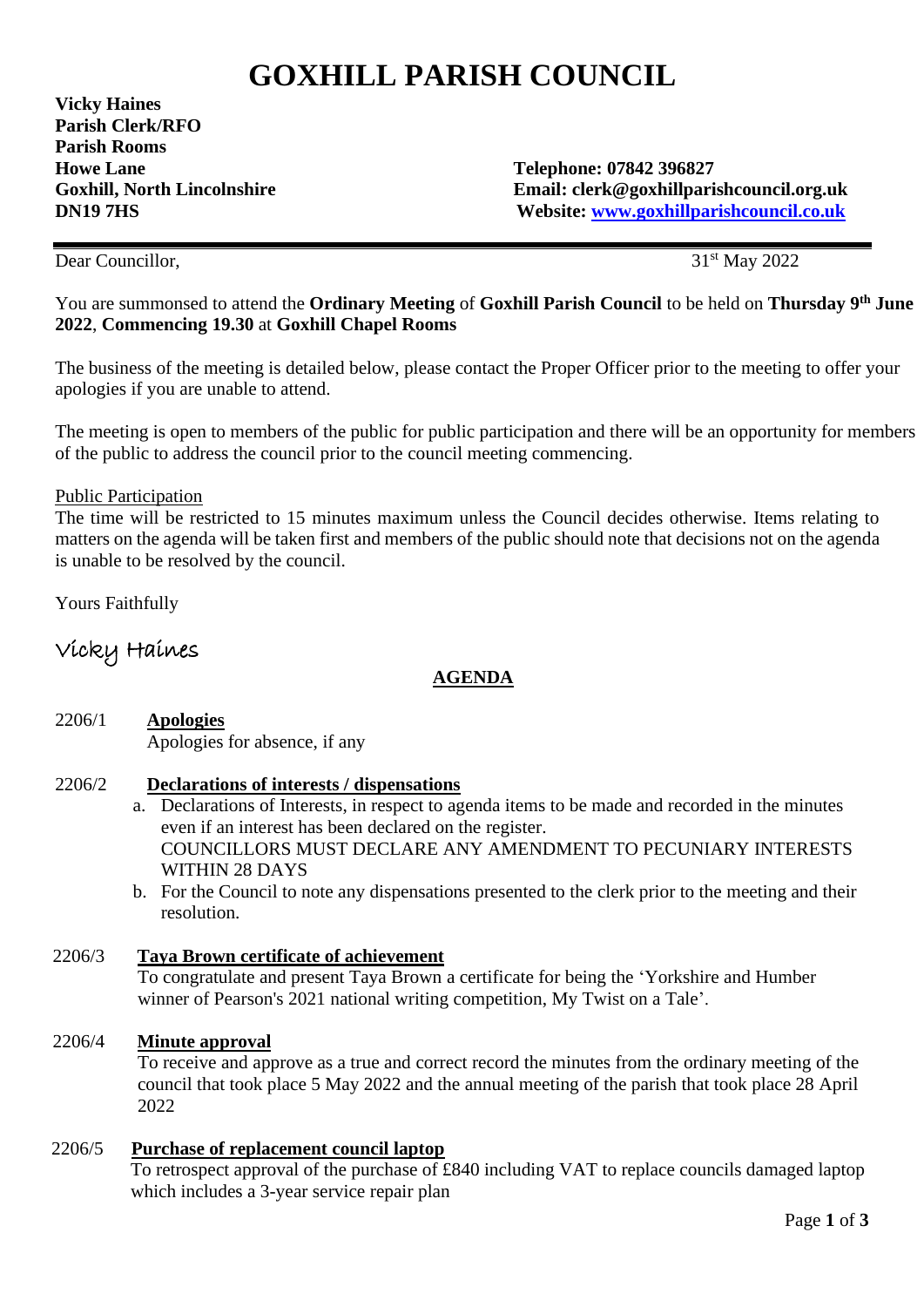#### 2206/6 **Finance approval**

- a. To approve the schedule of payments part A for June 2022, payments listed below
- ❖ **Village Lengthsman £344.00**
- ❖ **Barton Mowing (Playfield Maintenance) £415.13**
- ❖ **Nettleton Mowing (Cemetery Maintenance) £517.99**
- ❖ **Nettleton Mowing (Millennium Green Maintenance) £237.00**
- ❖ **RJ Interiors (Parish Rooms Cleaner) £84.00**
- ❖ **R Dixon (Internal Audit) £793.00**
- ❖ **JB Rural Services (verge cutting) £1260.00**
- b. To receive the cashbook summary for May 2022

#### 2206/7 **Report from Ward Councillors**

- a. To agree that the meeting be temporarily suspended to receive the Ward Councillors' report.
- b. To consider any actions arising from the report

# 2106/8 **Internal report & Annual Governance Statement**

- (i) Clerk to send the internal auditor report to the Council
- (ii) Clerk to request the council to answer the Annual Governance statement and give its approval
- (iii) Council to agree and the Chairman to sign the annual governance statements and record minute reference

# 2106/9 **Audit Action Plan**

To receive and approve the audit action plan

# 2206/10 **Planning**

To consider the following Planning Application:

- (i) Application: PA/2022/810, Outline permission to build a five bedroom dormer bungalow Site Location: Orchard Lodge, Thornton Road, Goxhill, DN19 7LW Applicant: Mr Kevin Seddon
- (ii) Application: PA/2022/775, Proposed new roof / lift to create accommodation floor space Site Location: 16 The Bridles, Goxhill, DN19 7GA Applicant: Mr & Mrs Steen
- (iii) Application: PA/2022/118, Planning permission to erect an single-storey side and rear extension to provide bedroom and shower room Site Location: 3 Rosbrook Way, Goxhill, DN19 7NB Applicant: Longhurst Housing

# 2206/11 **Memorial Hall correspondence**

To receive and consider any actions that may be required

# 2206/12 **Notice boards**

To consider additional noticeboards to be purchased for the village

#### 2206/13 **Bus Shelter**

To consider the following:

i) Installing a bus shelter in a location recommended by North Lincolnshire Council subject to funding